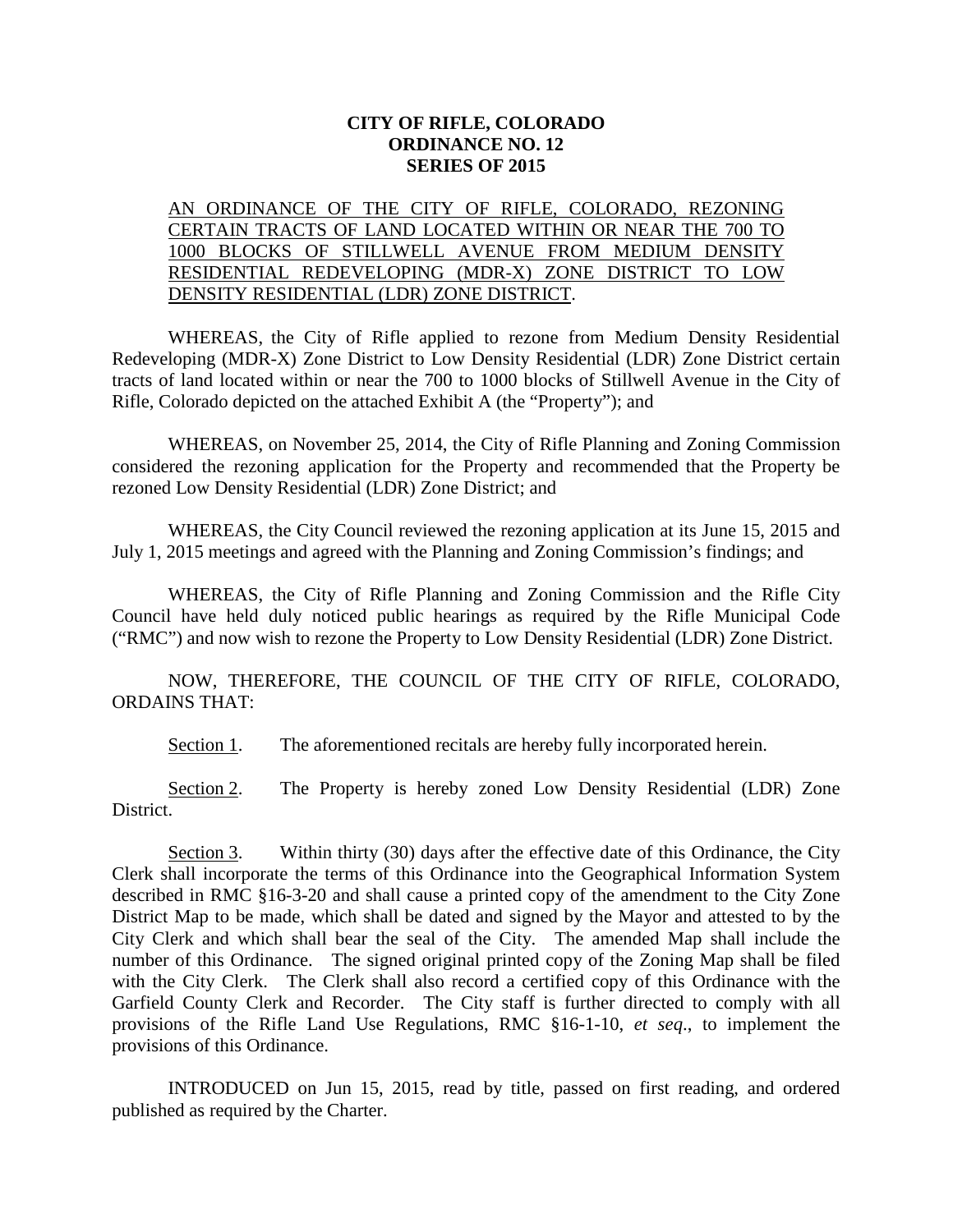City of Rifle, Colorado Ordinance No. 12, Series of 2015 Page 2 of 3

\_\_\_\_\_\_\_\_\_\_\_\_\_\_\_\_\_\_\_\_\_\_\_\_\_\_\_\_\_\_

INTRODUCED a second time at a regular meeting of the Council of the City of Rifle, Colorado, held on July 1, 2015, passed with amendment, approved, and ordered published in full as required by the Charter.

DATED this \_\_\_\_\_\_ day of \_\_\_\_\_\_\_\_\_\_\_\_\_\_\_\_, 2015.

CITY OF RIFLE, COLORADO

By \_\_\_\_\_\_\_\_\_\_\_\_\_\_\_\_\_\_\_\_\_\_\_\_\_\_\_\_\_\_\_\_\_\_\_\_

Mayor

ATTEST:

City Clerk